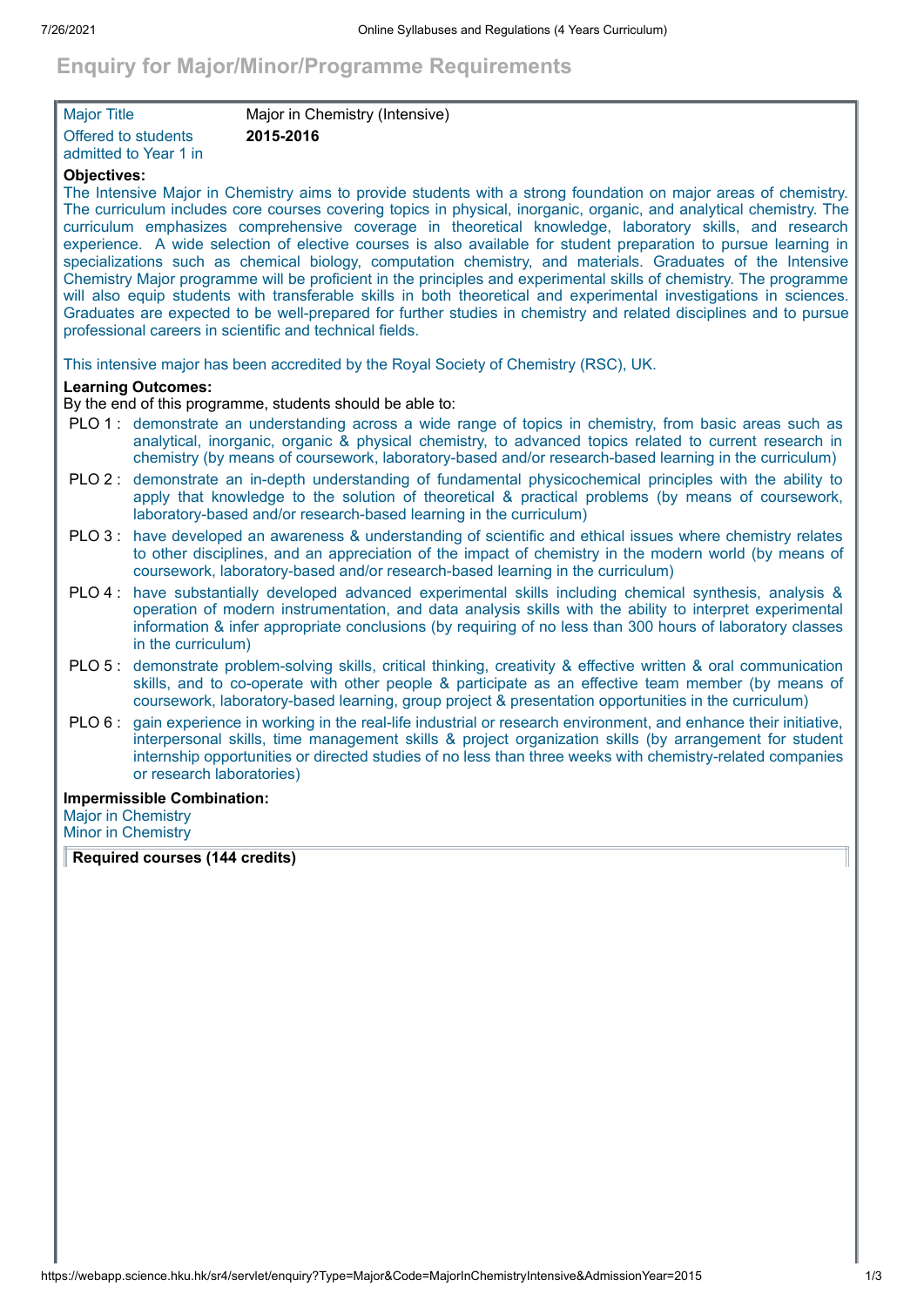|                                                                                                                | 1. Introductory level courses (54 credits)                         |          |  |
|----------------------------------------------------------------------------------------------------------------|--------------------------------------------------------------------|----------|--|
|                                                                                                                | Disciplinary Core Courses: Science Foundation Courses (12 credits) |          |  |
| <b>SCNC1111</b>                                                                                                | Scientific method and reasoning (6)                                | (Note 1) |  |
| <b>SCNC1112</b>                                                                                                | Fundamentals of modern science (6)                                 | (Note 1) |  |
|                                                                                                                | <b>Disciplinary Core Courses (36 credits)</b>                      |          |  |
| <b>CHEM1042</b>                                                                                                | General chemistry I (6)                                            | (Note 1) |  |
| <b>CHEM1043</b>                                                                                                | General chemistry II (6)                                           | (Note 1) |  |
| <b>CHEM2241</b>                                                                                                | Analytical chemistry I (6)                                         | (Note 1) |  |
| <b>CHEM2341</b>                                                                                                | Inorganic chemistry I (6)                                          | (Note 1) |  |
| <b>CHEM2441</b>                                                                                                | Organic chemistry I (6)                                            | (Note 1) |  |
| <b>CHEM2541</b>                                                                                                | Introductory physical chemistry (6)                                | (Note 1) |  |
| <b>Disciplinary Electives (6 credits)</b>                                                                      |                                                                    |          |  |
| (Students are encouraged to meet with a Chemistry Course Selection Advisor in the course selection period      |                                                                    |          |  |
| to discuss which of the following courses they should take based on their previous background in Mathematics.) |                                                                    |          |  |
| <b>CHEM1044</b>                                                                                                | Mathematics in chemistry (6)                                       |          |  |
| COMP1117                                                                                                       | Computer programming (6)                                           |          |  |
| <b>MATH1011</b>                                                                                                | University mathematics I (6)                                       |          |  |
| MATH1013                                                                                                       | University mathematics II (6)                                      |          |  |
| STAT1601                                                                                                       | Elementary statistical methods (6)                                 |          |  |
| STAT1603                                                                                                       | Introductory statistics (6)                                        |          |  |
|                                                                                                                | 2. Advanced level courses (78 credits)                             |          |  |
|                                                                                                                | <b>Disciplinary Core Course (66 credits)</b>                       |          |  |
| CHEM3143                                                                                                       | Introduction to materials chemistry (6)                            |          |  |
| <b>CHEM3241</b>                                                                                                | Analytical chemistry II: chemical instrumentation (6)              | (Note 1) |  |
| <b>CHEM3341</b>                                                                                                | Inorganic chemistry II (6)                                         | (Note 1) |  |
| <b>CHEM3441</b>                                                                                                | Organic chemistry II (6)                                           | (Note 1) |  |
| <b>CHEM3443</b>                                                                                                | Organic chemistry laboratory (6)                                   | (Note 1) |  |
| <b>CHEM3445</b>                                                                                                | Integrated laboratory (6)                                          |          |  |
| <b>CHEM3541</b>                                                                                                | Physical chemistry: Introduction to quantum chemistry              | (Note 1) |  |
|                                                                                                                | (6)                                                                |          |  |
| <b>CHEM3542</b>                                                                                                | Physical chemistry: statistical thermodynamics and                 |          |  |
|                                                                                                                | kinetics theory (6)                                                |          |  |
| <b>CHEM4142</b>                                                                                                | Symmetry, group theory and applications (6)                        |          |  |
| <b>CHEM4144</b>                                                                                                | Advanced materials (6)                                             |          |  |
| <b>CHEM4241</b>                                                                                                | Modern chemical instrumentation and applications (6)               |          |  |
| <b>Disciplinary Electives (12 credits)</b>                                                                     |                                                                    |          |  |
| At least 12 credits selected from the following courses:                                                       |                                                                    |          |  |
| (Note that one of the two elective courses selected must contain a laboratory component. Courses marked        |                                                                    |          |  |
| with (lab) have a laboratory component. The list of electives given below may be subject to change.)           |                                                                    |          |  |
| <b>CHEM4143</b>                                                                                                | Interfacial science and technology (6)                             |          |  |
| <b>CHEM4145</b>                                                                                                | Medicinal chemistry (6)                                            |          |  |
| <b>CHEM4147</b>                                                                                                | Supramolecular chemistry (6)                                       |          |  |
| <b>CHEM4148</b>                                                                                                | Frontiers in Modern Chemical Science (6)                           |          |  |
| <b>CHEM4242</b>                                                                                                | Analytical chemistry (6)                                           | (lab)    |  |
| <b>CHEM4341</b>                                                                                                | Advanced inorganic chemistry (6)                                   |          |  |
| <b>CHEM4342</b>                                                                                                | Organometallic chemistry (6)                                       | (lab)    |  |
| <b>CHEM4441</b>                                                                                                | Advanced organic chemistry (6)                                     |          |  |
| <b>CHEM4443</b>                                                                                                | Integrated organic synthesis (6)                                   | (lab)    |  |
| CHEM4444                                                                                                       | Chemical biology (6)                                               |          |  |
| <b>CHEM4542</b>                                                                                                | Computational chemistry (6)                                        | (lab)    |  |
| <b>CHEM4543</b>                                                                                                | Advanced physical chemistry (6)                                    |          |  |
| <b>CHEM4544</b>                                                                                                | Electrochemical science and technology (6)                         | (lab)    |  |
| 3. Capstone requirement (12 credits)                                                                           |                                                                    |          |  |
|                                                                                                                | At least 12 credits selected from the following courses:           |          |  |
| <b>CHEM3999</b>                                                                                                | Directed studies in chemistry (6)                                  |          |  |
| <b>CHEM4966</b>                                                                                                | Chemistry internship (6)                                           |          |  |
| <b>CHEM4999</b>                                                                                                | Chemistry project (12)                                             |          |  |
|                                                                                                                |                                                                    |          |  |